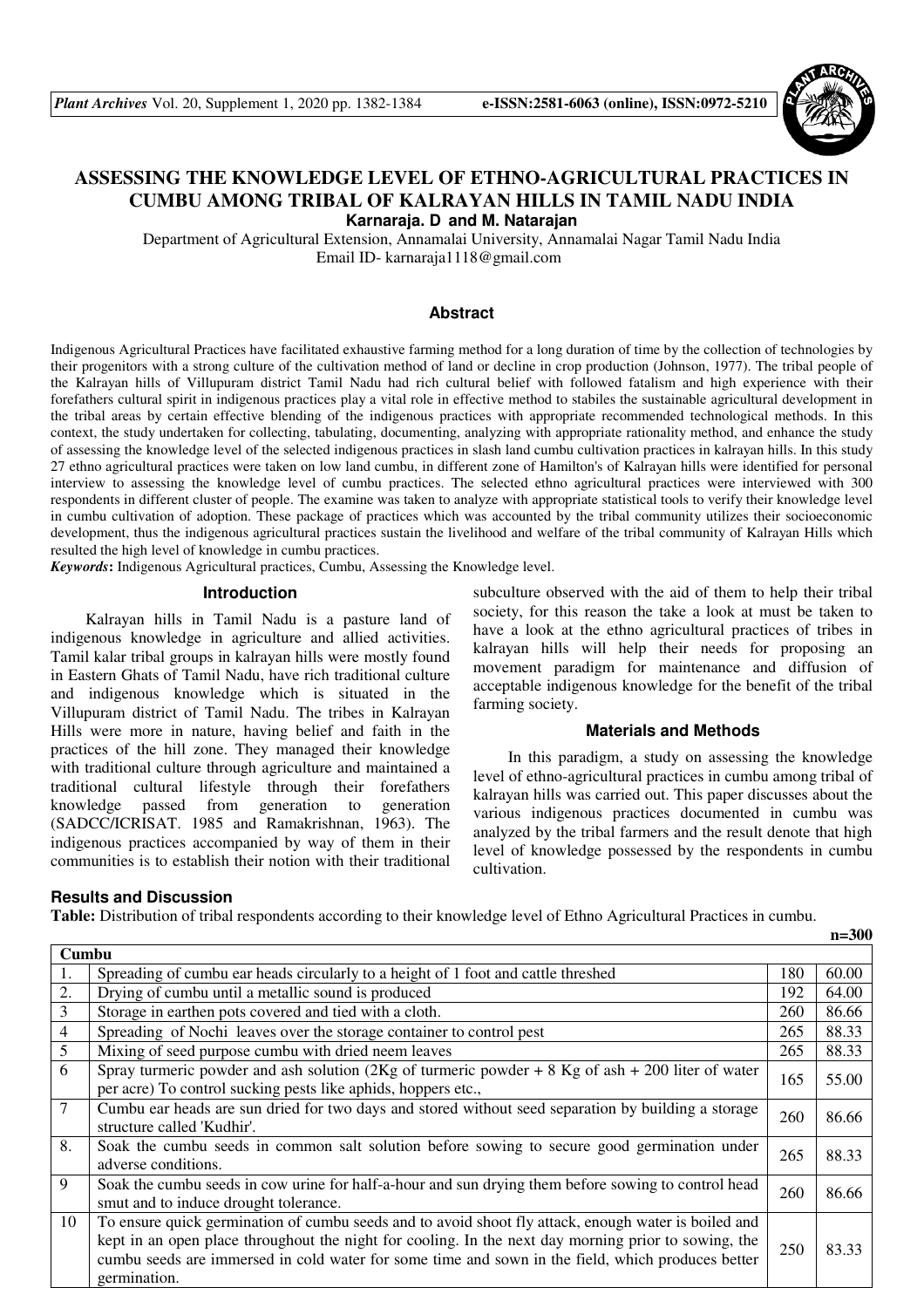| 11  | Country plough is run at the early stage of cumbu crop to ensure optimum plant population.               | 198 | 66.00 |
|-----|----------------------------------------------------------------------------------------------------------|-----|-------|
| 12  | Sowing cumbu during the Tamil months Vaikasi - Aani (May-June) to avoid shoot fly and stem borer.        | 220 | 73.33 |
| 13  | Sowing cowpea as an intercrop in cumbu to minimize stem borer attack due to its repellent smell.         | 165 | 55.00 |
| 14  | Sow lab-lab as an intercrop to reduce stem borer damage in cumbu.                                        | 195 | 65.00 |
| 15  | Pouring neem cake extract, drop by drop on the cumbu shoot to control shoot borer.                       | 195 | 65.00 |
| 16  | Dusting ash on the infected leaves of cumbu to prevent the pest incidence.                               | 229 | 76.33 |
| 17. | Dusting ash at a milking stage to control ear head bugs.                                                 | 195 | 65.00 |
| 18. | Growing coriander as a mixed crop in cumbu to control the parasitic weed (Striga lutea).                 | 150 | 65.00 |
| 19. | A red / yellow/ dark cloth is tied to a long pole and fixed in the centre of the field to scare away the | 270 | 90.00 |
|     | crows.                                                                                                   |     |       |
| 20. | Mixing cumbu seeds with ash to prevent storage pests.                                                    | 275 | 91.66 |
| 21. | Local varieties are adopted in dry lands to avoid more water coinciding with the harvesting stage.       | 280 | 93.33 |
| 22  | Cumbu seeds are treated with cow urine at 1:10 ratio to enhance germination.                             | 270 | 90.00 |
| 23  | When a sample of dried cumu grain is chewed, metallic sound indicates its dryness.                       | 255 | 85.00 |
| 24  | It is pounded well into course powdery form and consumed.                                                | 240 | 80.00 |
| 25  | This ethnic food control fever, blood pressure and even diabetes in human beings and it is very          | 160 | 53.33 |
|     | effective                                                                                                |     |       |
| 26  | Dusting Chula ash in pearl millet fields to control green leaf hoppers sitting on the inner side of      | 150 | 50.00 |
|     | leaves.                                                                                                  |     |       |
| 27  | Storing cumbu seeds by mixing with ash.                                                                  | 260 | 86.66 |

The Table there revealed that out of 27 ethno agricultural practices in cumbu 15 practices observed that above three fourth of the respondents had a high knowledge level namely viz., Local varieties are adopted in dry lands to avoid the more water logging with the harvesting stage (93.33 per cent), Mixing cumbu seeds with ash to prevent storage pests (91.66 per cent), A red / yellow/ dark cloth is tied to a long pole and fixed in the centre of the field to scare away the crows (90.00 per cent), Cumbu seeds are treated with cow urine at 1:10 ratio to enhance germination (90.00 per cent), Spreading of Nochi leaves over the storage container to control pest (88.33 per cent), Mixing of seed purpose cumbu with dried neem leaves (88.33 per cent), Soak the cumbu seeds in common salt solution before sowing to secure good germination (88.33 per cent), Storage in earthen pots covered and tied with cloth (86.66 per cent), Cumbu ear heads are sun dried for two days and stored without seed separation by building a storage structure called 'Kudhir' (86.66 per cent), Soak the cumbu seeds in cow urine for half-an-hour and sun drying them before sowing to control head smut and to induce drought tolerance (86.66 per cent), Storing cumbu seeds by mixing with ash (86.66 per cent), the dried cumu grain is chewed, when the metallic sound indicates its dryness (85.00 per cent), To ensure quick germination the cumbu seeds soaked with hot water and kept in a place in night for cooling and sown in the field, which produces better seedlings (83.33 per cent), It is pounded well into course powdery form and consumed (80.00 per cent), Dusting ash on the infected leaves of cumbu to prevent the pest incidence (76.33 per cent). In the observation the result indicated that 13 practices had a high level of knowledge in cumbu indigenous practices followed in the kalrayan Hills. This finding is coined with the findings of M. Natrajan (2019) and Mushonga, J.N. (1986).

In the table below three fourth of them followed the practices namely viz., Sow cumbu during the Tamil months Vaikasi - Aani (May-June) to avoid shoot fly and stem borer (73.33 per cent), Country plough is run at the early stage of cumbu crop to ensure optimum plant population (66.00 per cent), Dusting ash at milking stage to control ear head bugs (65.00 per cent), Growing coriander as a mixed crop in cumbu to control the parasitic weed (Striga lutea) (65.00 per

cent), Sow lab-lab as an intercrop to reduce stem borer damage in cumbu (65.00 per cent), Pouring neem cake extract drop by drop on the cumbu shoot to control shoot borer ( 65.00 percent), Drying of cumbu until a metallic sound is produced (64.00 per cent), Spreading of cumbu ear heads circularly to a height of 1 foot and cattle threshed (60.00 per cent), Spray turmeric powder and ash solution to control sucking pests like aphids, hoppers (55.00 per cent), the cowpea could grow as an intercrop in cumbu to minimize stem borer attack due to its repellent smell (55.00 percent). This ethnic food controls fever, blood pressure and even diabetes in human beings and it is very effective (53.33 per cent), and Dusting Chula ash in pearl millet fields to control green leaf hoppers sitting on inner side of leaves (50.00 per cent), in this observation of the result nearly half proportionate of the respondent had medium level of knowledge which may tail other practices becomes low due to the change of knowledge by recent days become of the Mansoon failure and climatical change in the hilly track. This finding is similar to the findings of Natarajan (2019) and Obilana *et al*. (1987).

#### **Conclusion**

From the observation of result the 27 ethno agricultural practices in cumbu, which had grown in the kalrayan hills tribal farmers were possessed a high level of knowledge in 16 practices which had been denoted above three fourth of the respondents. The remaining 11 practices resulted that respondents had a medium level of knowledge were the result related that above half proportionate of the respondents in cumbu cultivation. Since most of the tribal farmers in kalrayan hills are culturally better than traditional knowledge for organic farming, the agricultural officer's support them in cultivating the organic practices cope up with ITK. These farming technologies which has been denoted an ethno agricultural practices provide an enormous scope and opportunities to manage the local verities and their cultural practices to coverage the sustainable crop improvement to with stand of their traditional practices.